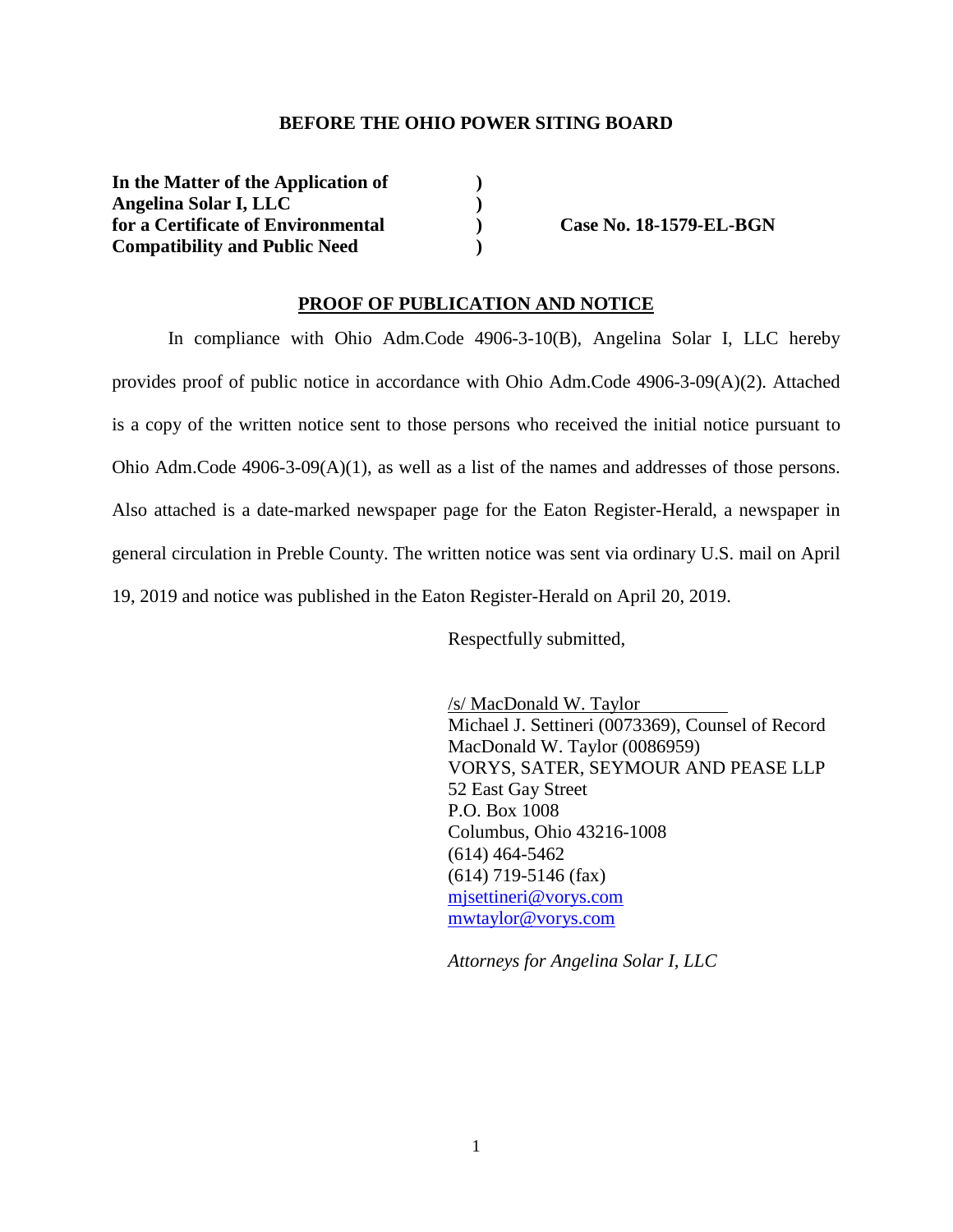## **CERTIFICATE OF SERVICE**

The Public Utilities Commission of Ohio's e-filing system will electronically serve notice of the filing of this document on the parties referenced on the service list of the docket card who have electronically subscribed to the case. In addition, the undersigned certifies that a courtesy copy of the foregoing document is also being sent via electronic mail on April 26, 2019 to:

> /s/ MacDonald W. Taylor MacDonald W. Taylor

Jodi Bair Jodi.bair@ohioattorneygeneral.gov

Dylan Borchers dborchers@bricker.com

Kathryn West kwest@prebco.org

W. Joseph Scholler jscholler@fbtlaw.com

Thaddeus Boggs tboggs@fbtlaw.com

Chad Endsley cendsley@ofbf.org

Leah Curtis lcurtis@ofbf.org

Amy Milam amilam@ofbf.org

Jack Van Kley jvankley@vankleywalker.com

Chris Walker cwalker@vankleywalker.com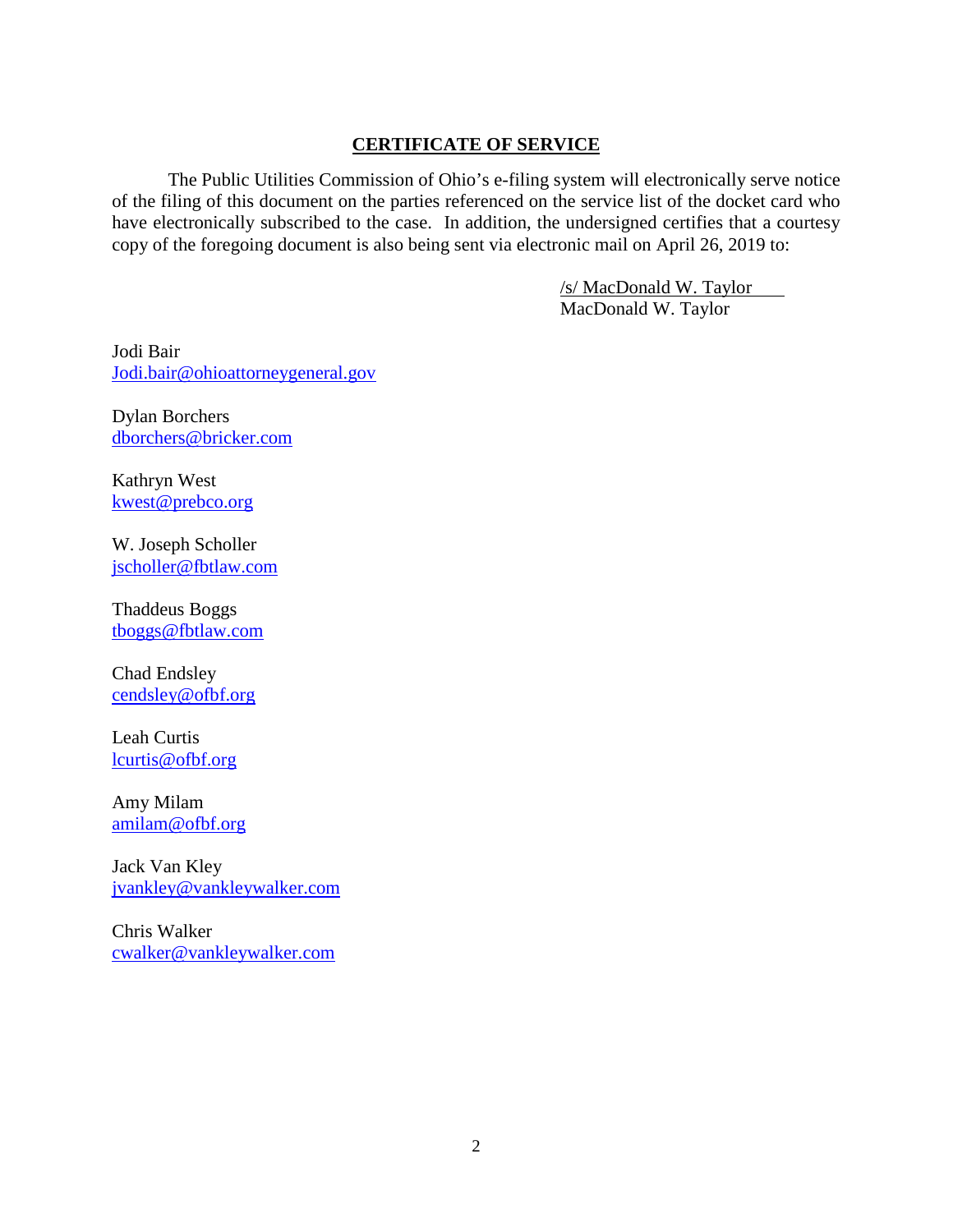## **NOTICE OF PROPOSED MAJOR UTILITY FACILITY**

Angelina Solar I, LLC ("Angelina") is proposing to develop, build, and operate the Angelina Solar Farm, an 80 megawatt solarpowered electric generation facility to be located in Preble County, Ohio.

The proposed Angelina Solar Farm will be located in Israel and Dixon Townships in Preble County, approximately 30 miles southwest of Dayton, as shown in the map below. The general purpose of this project is to use large arrays of ground-mounted photovoltaic ("PV") modules, commonly known as solar panels, to generate clean and renewable electricity for consumers in Southwestern Ohio. It will supply wholesale power to the 138-kilovolt College Corner Substation ("POI substation"), which is owned and operated by American Electric Power. The POI substation is located just west of the Ohio-Indiana border near the intersection of East Greenwood Church Road and State Line Road. The Angelina Solar Farm will be located within an area of approximately 827 acres.

The Angelina Solar Farm solar panels will generate direct electric current which will be converted to alternating electric current. The electricity will be gathered by means of a network of buried wires at a project-level electric substation. The substation then will increase the voltage and deliver the power through a short transmission line to the POI substation.

Angelina has filed with Ohio Power Siting Board (Board or Power Siting Board) an application for a Certificate of Environmental Compatibility and Public Need to construct the Angelina Solar Farm in Case No. 18-1579-EL-BGN now pending before the Board.

The public hearing shall consist of two parts:

1. A local public hearing, pursuant to R.C. 4906.08(C), where the Board shall accept written or oral testimony from any person on April 30, 2019, at 6:00 p.m., Eaton Fire Division Station #2, 391 West Lexington Road, Eaton, Ohio 45320.

2. An evidentiary hearing commencing on May 14, 2019, at 10:00 a.m., in Hearing Room 11-D at the offices of the Public Utilities Commission of Ohio, 180 East Broad Street, Columbus, Ohio 43215-3793.

The public will be given an opportunity to comment on the proposed facility.

The initial notice of this application was by letter dated March 1, 2019 and was published in the Eaton Register-Herald on March 2, 2019.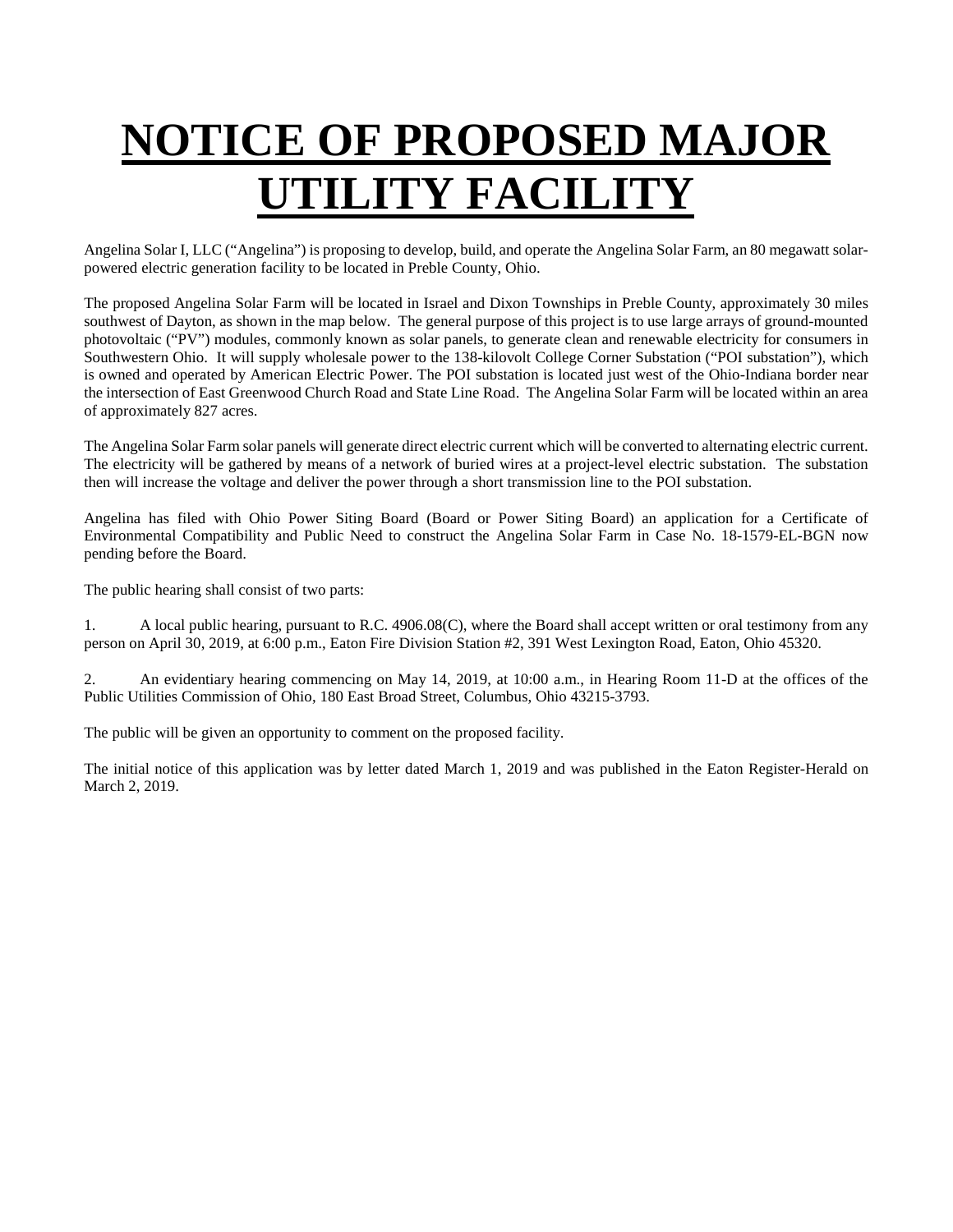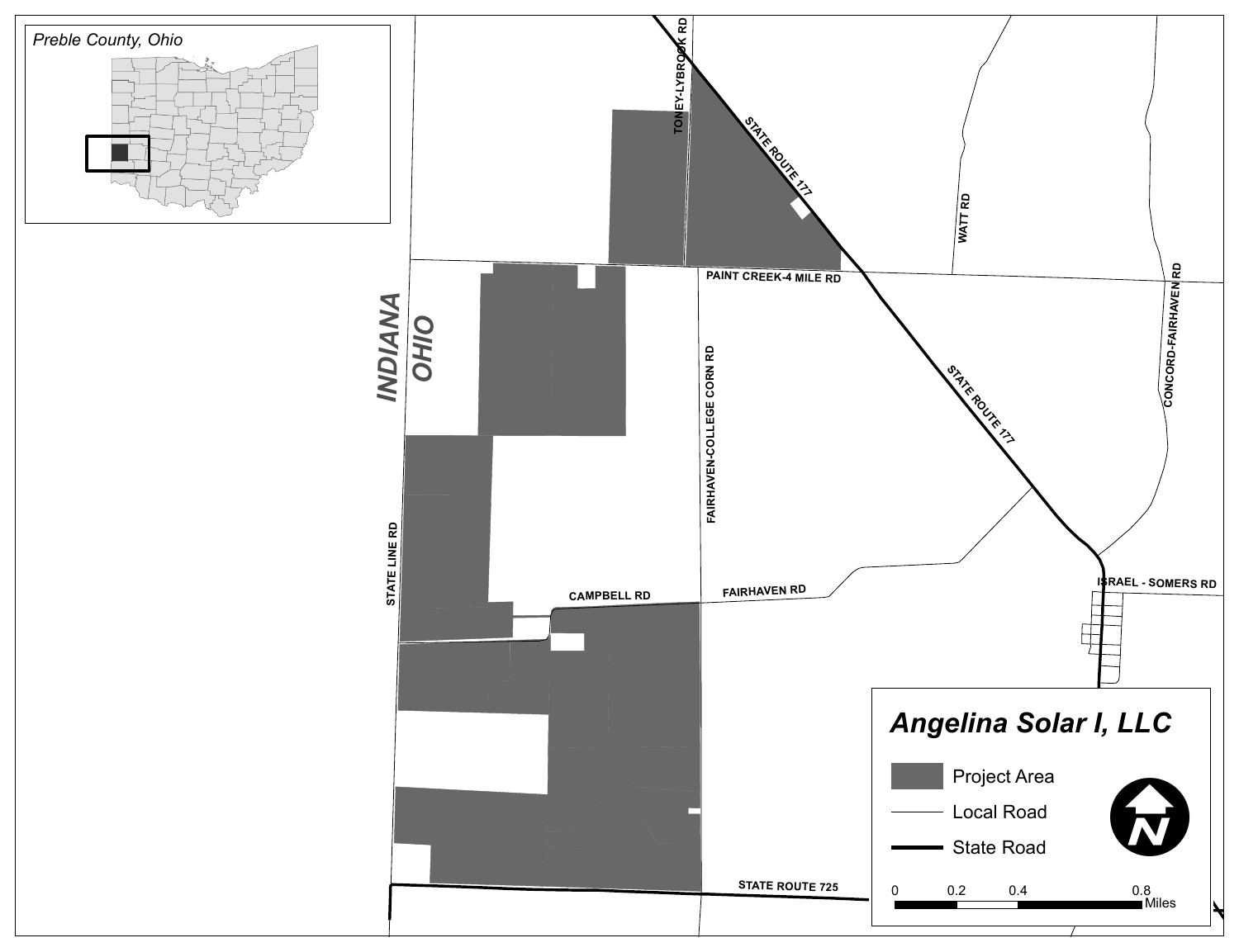R. Kyle Cross, P.E., P.S. Preble County Engineer 1000 Preble Drive Eaton, Ohio 45320

Israel Township Trustees Donald White, Jr., Matthew Nixon and Frank Keeler c/o John Wright, Fiscal Officer 10893 SR 177 College Corner, OH 45003

Larry Johnston, Lane Osswald and Art Smith Preble County Planning Commission 101 East Main St. Courthouse, 1st Floor Eaton, OH 45320

Broerman Family LLC 8709 W 725 SR Camden, OH, 45311

Christopher & Amanda Johnston 9770 Campbell Rd Camden, OH, 45311

Donald & Beth Jackson Trustees 8584 W SR 725 Camden, OH, 45311

Gary Stahlheber 7208 Eaton Oxford Rd Camden, OH, 45311

Rodney Creech, Denise Robertson and Chris Day Preble County Commissioners 101 East Main Street Eaton, OH 45320

Dixon Township Trustees Michael Henning, Walter White and Steven Orr c/o Beth Fornshell, Fiscal Officer 7170 California School Rd. Eaton, OH 45320

Preble County Soil and Water Conservation District Board Members Mike Broermann, Kip Denlinger, Keith Schmidt, Jim Leedy and Donn Kolb c/o Kate Sills 1651 N. Barron St. Eaton, OH 45320

Campbell Brandly Farms, LLC 2274 Vienna Pkwy Dayton, OH, 45459

David R. Griffin 7352 Stateline Rd Camden, OH, 45311

Erin Michelle Renner 8971 Campbell Rd Camden, OH, 45311

Jackson Family Revocable Living Trust 8584 W SR 725 Camden, OH, 45311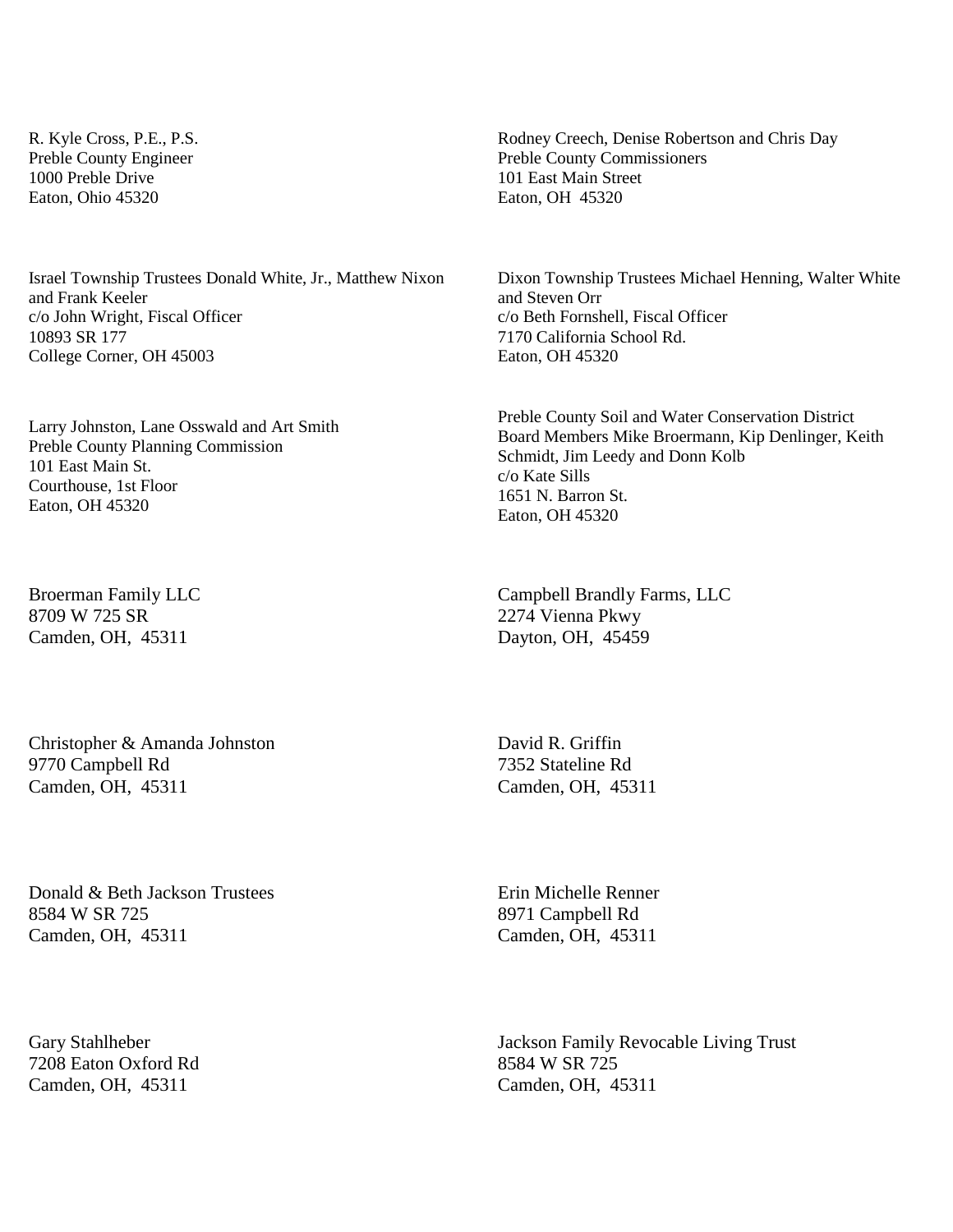James Fairchild 5745 E Pentecost Rd Liberty, IN, 47353

Jeffrey Muncy, Julie Muncy 8190 Fairhaven Rd Camden, OH, 45311

John & Jacquelyn Self Trustees 8582 W 725 SR Camden, OH, 45003

Kyle & Beth Broermann 9613 Campbell Rd Camden, OH, 45311

Michael Proffitt 1733 West Elkton Rd Hamilton, OH, 45013

Richard & Carol Griffen 5651 Trenton Rd Trenton, OH, 45067

Ryan J Schwegman & Savannah L 1228 Camden College Corner Rd Camden, OH, 45311

Janet E Zoellner Trustee 7967 Fairhaven College Corner Rd College Corner, OH, 45003

John & Jacquelyn Self Trustees 5112 Wagon Wheel Dr Yorba Linda, CA, 92886

Kyle & Beth Broermann 9613 Campbell Rd Camden, OH, 45311

Michael Broermann 5569 W SR 725 Camden, OH, 45311

Patrick Scott Chapin & Susan M 9928 Campbell Rd Camden, OH, 45311

Ross & April McCampbell 13931 Monroeville Rd Monroeville, IN, 46773

Ryan J Schwegman & Savannah L 8105 Fairhaven College Corner Rd College Corner, OH, 45003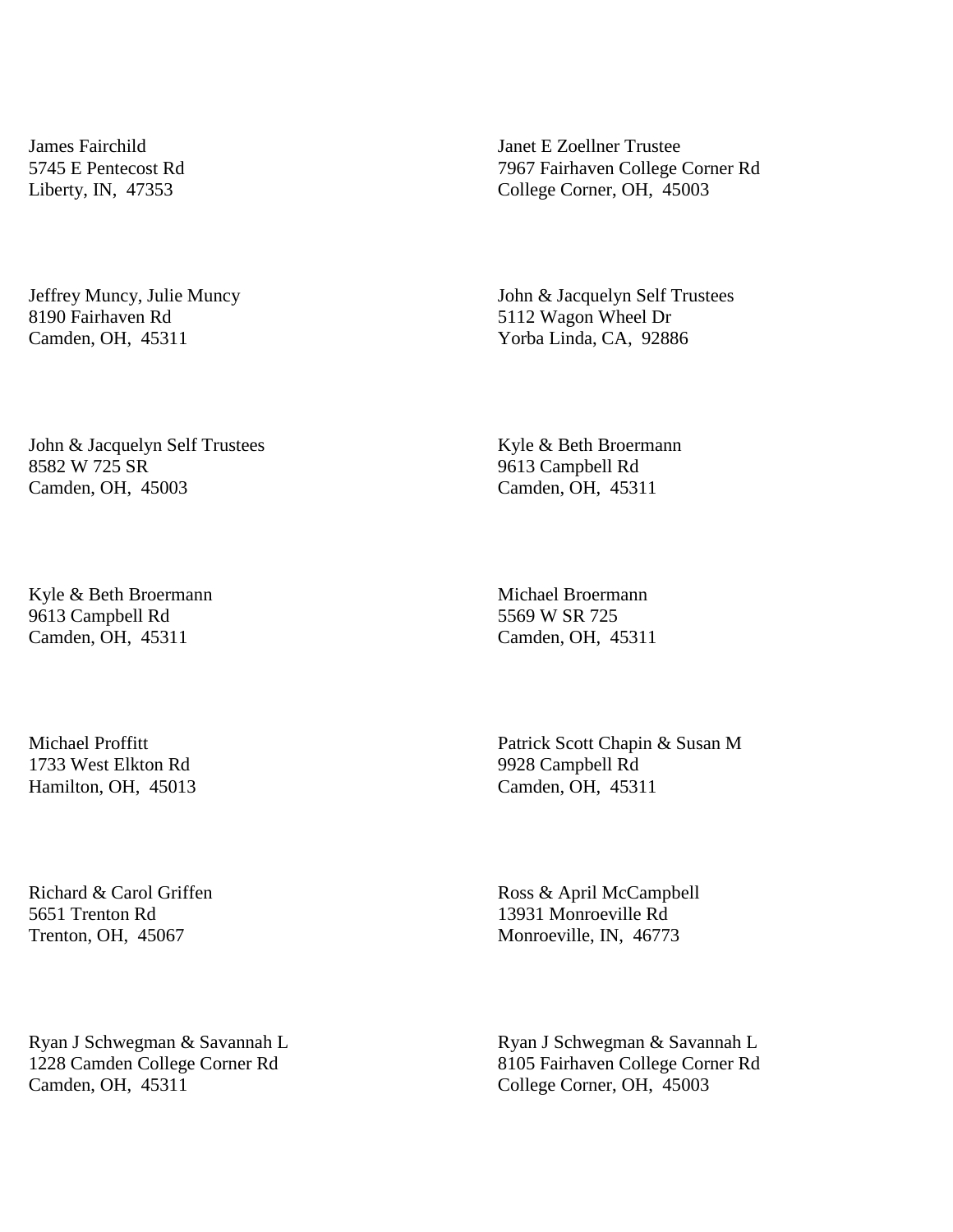Shara Ridenour 7484 Fairhaven College Corner Rd College Corner, OH, 45003

Vonderhaar Family Arc LLC 4636 W SR 725 Camden, OH, 45311

Steven Wyatt 9122 Paint Creek Four Mile Rd Camden, OH, 45311

Walter Zoellner & Deborah A Trustees 8355 Fairhaven College Corner Rd College Corner, OH, 45003

Walter Zoellner & Deborah A Trustees 8167 Fairhaven College Corner Rd College Corner, OH, 45003

William & Carole Chapin Trustees 5680 E Reed Rd Coal City, IL, 60416

Steven J. & Marcia C. Weller 5239 East Greenwood Church Road Liberty, IN, 47353

Indiana Michigan Power Company 1 Riverside Plaza Columbus, OH, 43215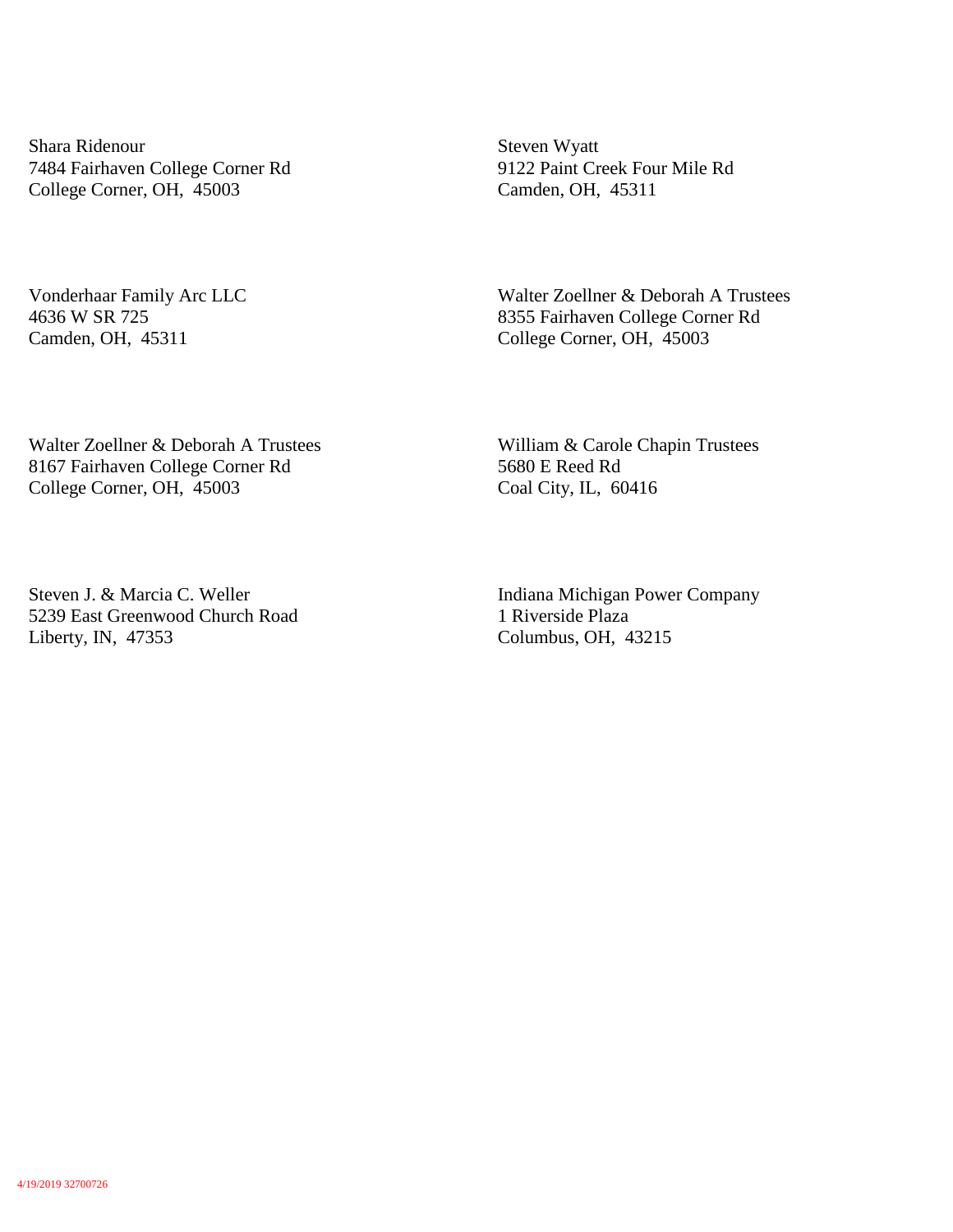**CLASSIFIEDS** 



<u>(025) 522-7068</u>